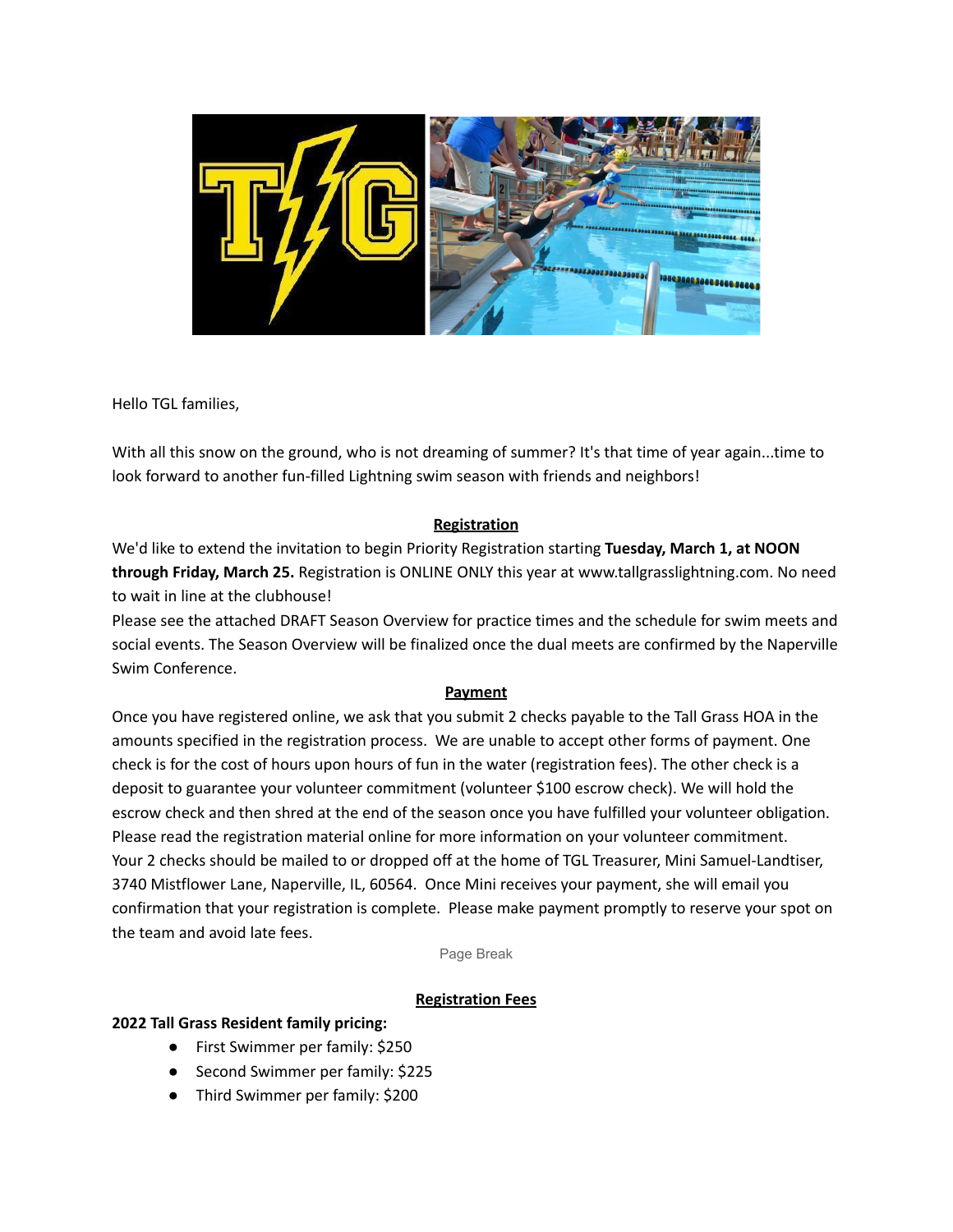- Fourth Swimmer per family: \$150
- Each Additional Swimmer per family: \$100

#### **Non-Resident swimmer pricing:**

If you live outside the Tall Grass Subdivision (including Pencross Knolls), there is an additional charge due to HOA rules.

● 2022 registration fees for nonresidents: \$300 for each swimmer.

## **Meet Only swimmer pricing:**

Meet Only swimmer pricing is available ONLY to year-round swimmers who are entering freshman year of High School or older AND who are currently on a club long course swim team or competitive water polo club team. Meet Only swimmers are not eligible to participate in TGL practice or private lessons during TGL time.

- 2022 Resident Meet Only Swimmer fees: \$150
- 2022 Non-Resident Meet Only Swimmer fees: \$200

## **Late registration fees**

Please register early during Priority Registration March 1 – March 25 to get the best rates. We will accept later registrations, but additional fees apply.

- If you register after March 25 but before May 1, there is an additional \$25 fee per swimmer.
- If you register after May 1, there is an additional \$50 per swimmer.

Keep in mind that swimmers who register late may miss deadlines for apparel orders.

## **Water Polo/Swim Team Discount**

If you join BOTH teams this summer, you will receive a \$30 discount at registration. If signing up for both, register ONLINE at [www.tallgrasslightning.com](http://www.tallgrasslightning.com/) and the combined swim team and water polo fees will show the discounted rate. If joining only Water Polo, please visit the Water Polo tab on the website or email TGWaterPolo@gmail.com for more information.

## **Refunds**

If you withdraw before April 15, you will receive a full refund.

If you withdraw April 15 – June 4 (Time Trial), you will receive a full refund minus a \$15 fee to cover the costs of the tee shirt and cap already ordered for your swimmer.

If you withdraw after June 4, you will not receive a refund.

# **Swim Proficiency Evaluations**

To ensure everyone's safety, we will be conducting swim proficiency tests for any swimmer who is:

- New to the TGL team and age 8 or younger, or
- As determined at the discretion of the TGL Coaches

If any registered swimmer is unable to pass the proficiency test, all fees will be returned.

## **Apparel**

TGL team swimsuits and other Lightning apparel can be ordered online from our vendor, Urban Tri Gear, at https://tglswim.itemorder.com/sale , starting at **NOON, February 28th**. If you would like to see and order the apparel in person, Urban Tri Gear will be at the Tall Grass Clubhouse on Sunday, March 20, 12- 3 pm. We will also be hosting a Food Truck Fundraiser in the Clubhouse parking lot at the same time, so stop by!